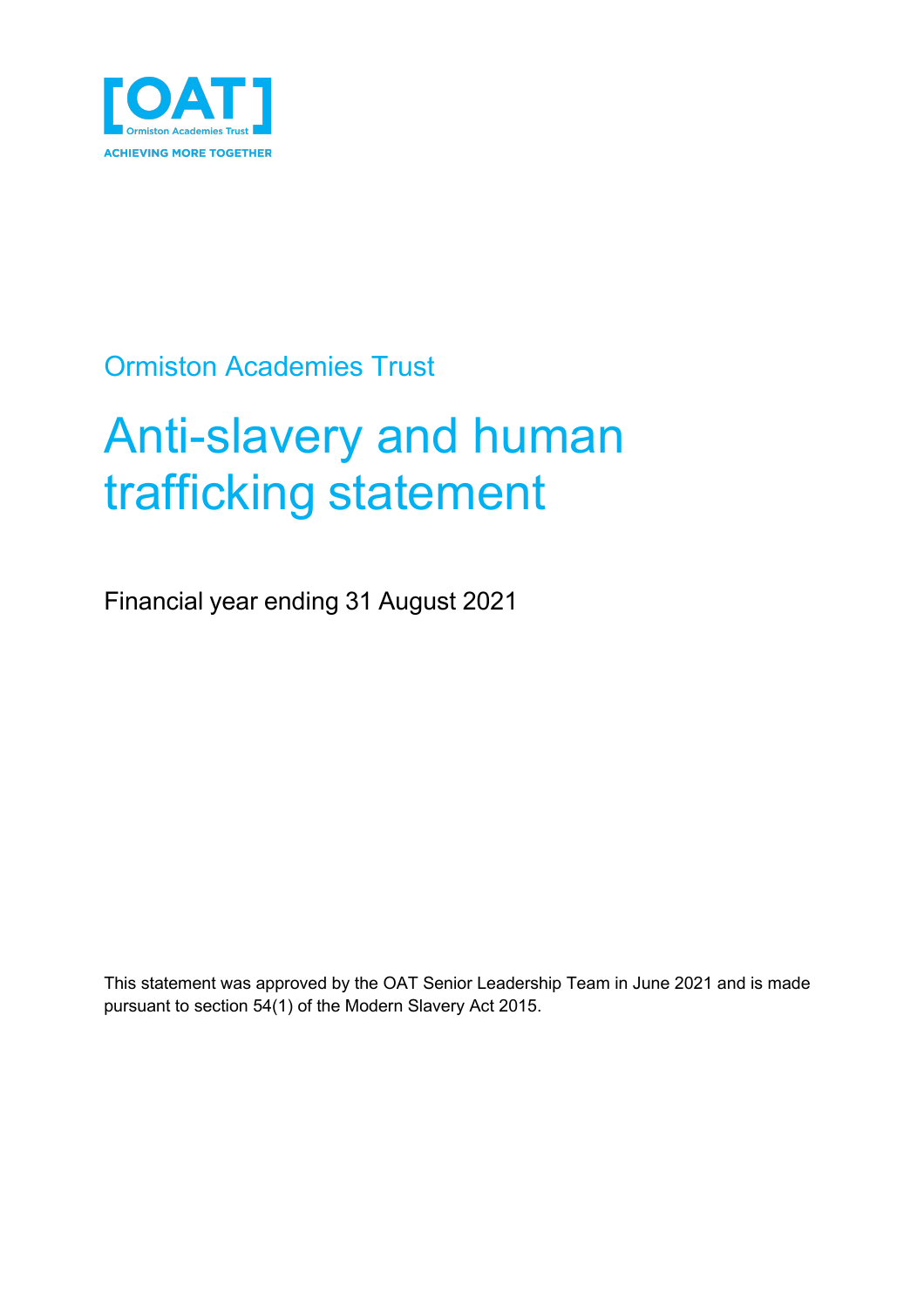

# **Background**

Ormiston Academies Trust (referred to herein as OAT or 'The Trust') was established in August 2009

and is one of the largest multi-academy trusts in England with 40 Primary and Secondary Academies, including a Special School OAT is a company limited by guarantee and is an exempt charity.

## **Definitions and scope**

Modern slavery is a term used to encompass slavery, servitude, forced and compulsory labour, bonded and child labour and human trafficking. Human trafficking is where a person arranges or facilitates the travel of another person with a view to that person being exploited. Modern slavery is a crime and a violation of fundamental human rights.

This statement applies to all persons working for and/or on behalf of OAT in any capacity, including employees at all levels, directors, agency workers, seconded workers, volunteers, agents, contractors and suppliers.

## **Statement of intent**

- As a Trust, we are committed to raising awareness of modern slavery and human trafficking within our academies, as part of our responsibility for the safeguarding of pupils.
- § OAT has a zero-tolerance approach to modern slavery and human trafficking, and we are committed to acting ethically and with integrity in all our business dealings and relationships.
- We expect our external suppliers and contractors to abide by this statement and will carry out appropriate due diligence within our procurement process to ensure that OAT will not knowingly enter a business relationship with a non-compliant organisation.

# **Accountability**

The OAT Board of Trustees has overall responsibility for ensuring that this statement complies with our legal and ethical obligations, and that all those under its scope are aware of and compliant with it.

Within our academies, the Principals and the Local Governing Body are responsible for ensuring compliance with this statement in relation to any parties working with or on behalf of that academy. At OAT Head Office the Executive team have the same responsibility in relation to the statement.

Individually, employees are responsible for notifying their line manager should they become aware of any activities, within the Trust or by any of its external suppliers or partners, that is not compliant with the Statement of Intent above.

#### **Due diligence in relation to slavery and human trafficking in its business**

The Trust employs people solely within England. Our recruitment processes are set out in our Safer Recruitment Policy and ensure that all prospective employees are legally entitled to work in the UK.